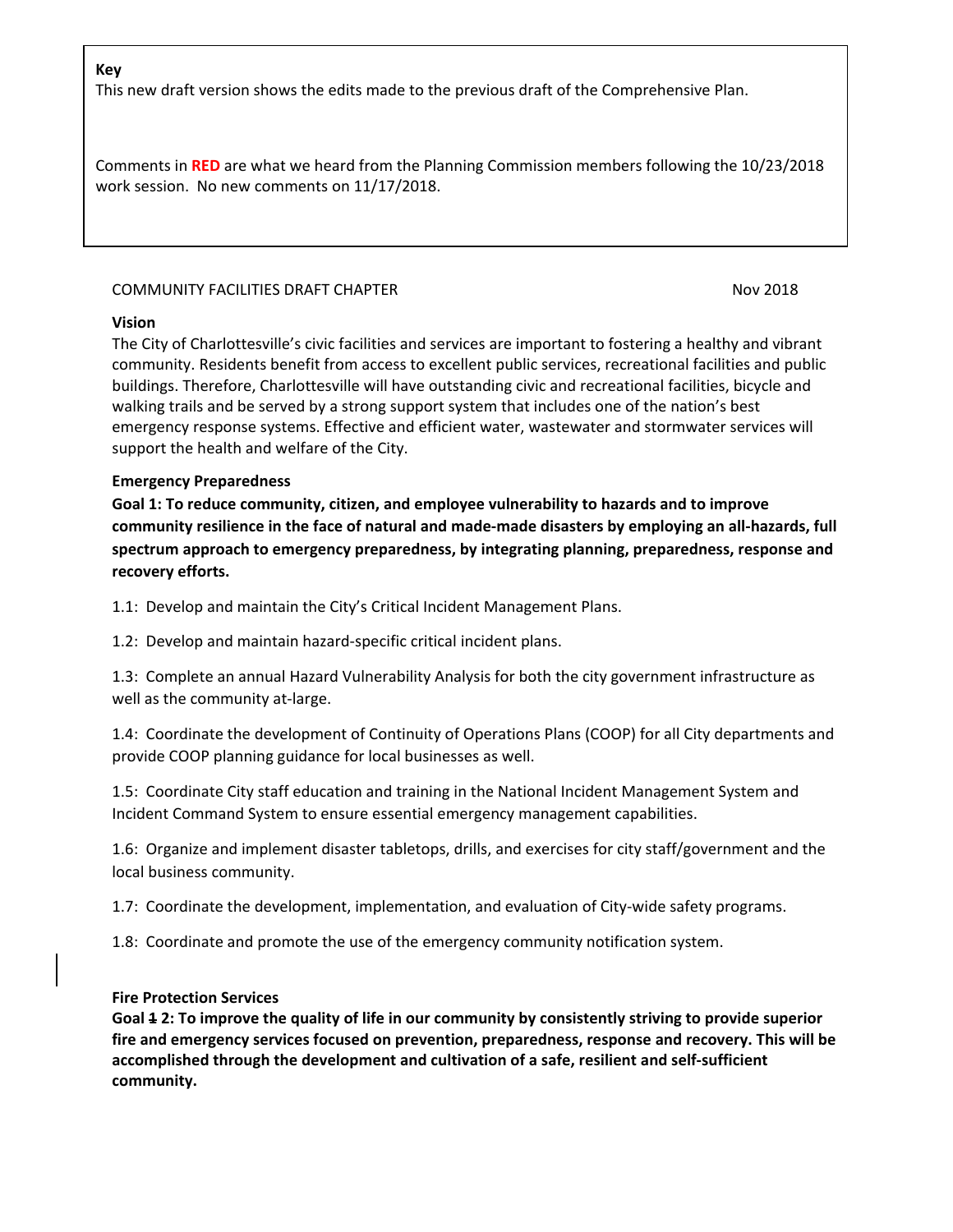2.1: Proactive identification and analysis of both community and organizational risks, and the development and implementation of effective strategies to address these risks.

2.2: Implement a comprehensive facilities master plan to maximize service delivery, safety, energy conservation and sustainability.

2.3: Maintain a fleet of emergency response vehicles appropriate for the delivery of rapid and effective emergency services in an increasingly more densely populated environment.

2.4: Provide an aggressive, comprehensive Community Risk Reduction program through fire and life safety education and effective fire code enforcement.

2.5: Maintain a superior Insurance Service Office rating of Class 1 and accredited agency status through the Commission on Fire Accreditation International to ensure the city's infrastructures supports the provision of adequate fire protection.

2.6: Recommend and advocate for the installation of fire protection systems in all renovated and newly constructed buildings.

### **Emergency Medical Services**

**Goal 3: To support a resilient, safe community through the provision of the highest quality Emergency Medical Services focused on service delivery, patient outcomes, and responder health and safety.**

3.1: Adopt and implement an EMS strategy to ensure an appropriate level of EMS first response and transport capability leveraging both career and volunteer resources.

3.2: Maintain a fleet of emergency response vehicles appropriate for the delivery of rapid and effective emergency services in an increasingly more densely populated environment.

3.3: Fully leverage current and future technologies to achieve the most effective resource distribution and unit reliability (such as Automated Vehicle Locators, Mobile Data Computers and Global Information Services).

3.4: Ensure adequate facilities exist for the effective deployment of EMS resources in the community.

3.5: Create adequate facilities that support initial and on-going education and training for EMS providers, and professional development.

### **Police Department**

**Goal 4: Secure adequate facility space, equipment, and staff for the Police Department and its operations to continue providing safety and protection to Charlottesville residents.**

4.1: Identify and obtain a new permanent, centralized facility for the Police Department which will address current and future operational, space, storage and parking needs.

4.2: Identify and obtain a location which will provide adequate space for a Regional Training Facility which can be shared with other local law enforcement agencies.

4.3: Purchase and implement needed technology for the Police Department and its operations.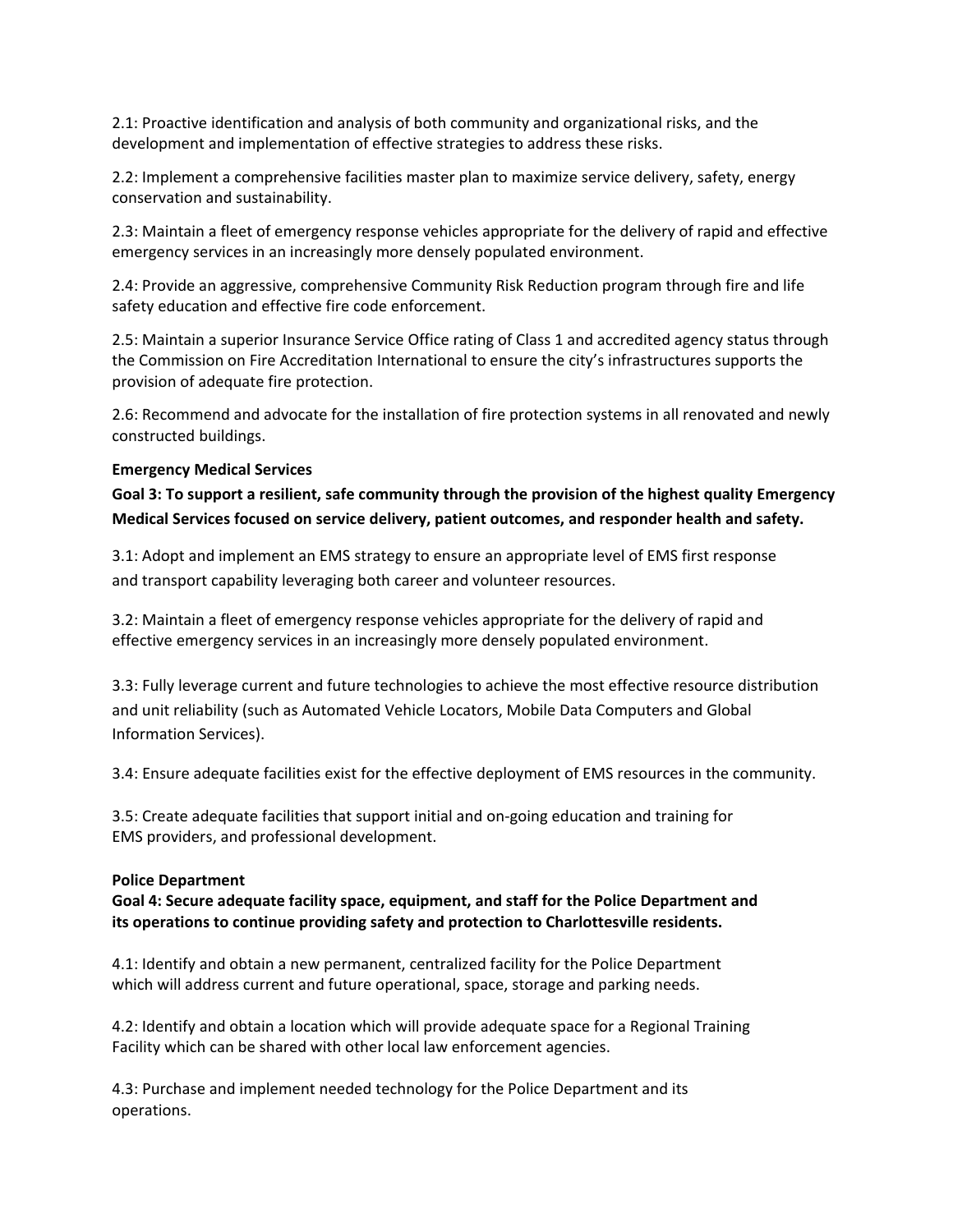4.4: Identify and obtain locations throughout the city for police substations that will increase efforts in community policing.

4.5: Upgrade the quality of vehicles purchased by the Police Department that will better suit operational needs. Consideration should be given to lower cost, high interaction vehicles that enhance community policing efforts such as bicycles and scooters.

4.6: Purchase and implement security upgrades for the Police Department that include a video monitoring system of our facility as well as adjacent areas.

### **Water Infrastructure**

**Goal 5: Improve the water system infrastructure to provide reliable, healthy, and efficient water service to City residents with contingencies for drought conditions and address capacity needs within the City as part of any improvements.**

5.1: Maintain, repair, and replace water lines where necessary to minimize emergency operations and maintenance.

5.2: Map, inspect, and inventory the existing infrastructure, assess the condition of water facilities, and identify actions that can be taken to improve the hydraulic conditions of the water network.

5.3: Continue to implement the recommended improvements for increased capacity, fire protection, and redundancy of systems by replacing and/or upsizing water lines as outlined in the City's Water Prioritization Study.

5.4: Ensure that all applications for increased capacity are analyzed to discern adequate water line capacity and water meter sizing in the review process.

5.5: Identify sources of non-revenue water and focus efforts in reducing those water losses.

5.6: Support and coordinate efforts with the Rivanna Water and Sewer Authority and the Albemarle County Service Authority to provide a more efficient distribution and treatment system.

5.7: Coordinate timing of improvements with similar efforts to complete Streets that Work plan priorities where possible.

### **Wastewater Infrastructure**

**Goal 6: Improve wastewater infrastructure to provide effective sanitary sewer services to residents, to accommodate the increased projected densities and uses in the City, and to protect public health and water quality.**

6.1: Maintain, repair, and replace sanitary sewer lines where necessary to minimize emergency operations and maintenance.

6.2: Map, inspect, and inventory the existing infrastructure, assess the condition of these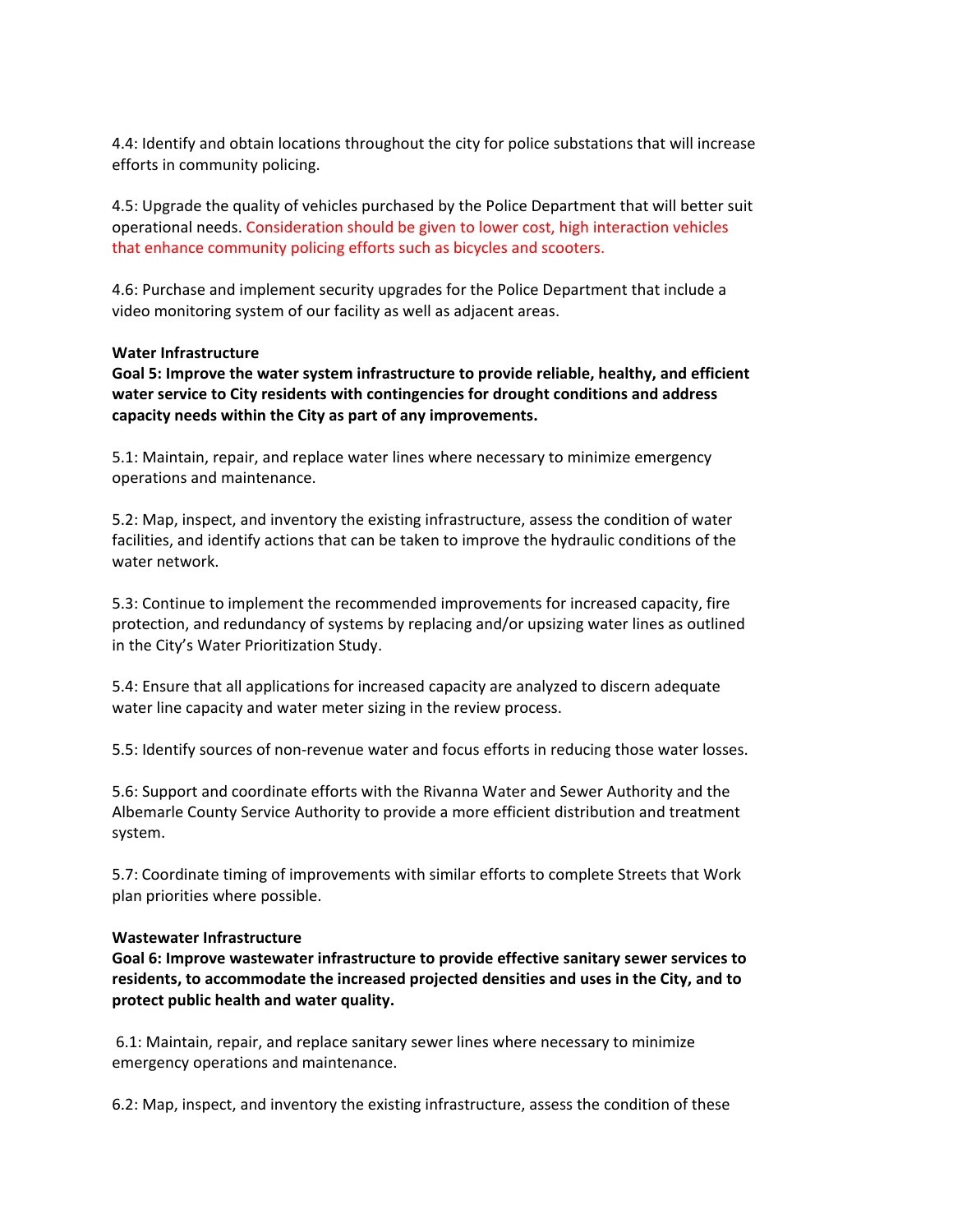facilities, and identify actions that can be taken to improve the conditions of the wastewater network, especially the capacity of the sewer system in prime development areas.

6.3: Emphasize the annual maintenance of wastewater facilities and continue to identify and complete improvement projects. This includes, but is not limited to, increasing the size of pipes to enlarge the system's capacity, relocating main lines that were built on private property, or building new main lines to extend the system.

6.4: Continue to improve sanitary sewer infrastructure to eliminate sanitary sewer overflows and reduce infiltration and inflow.

6.5: Design and replace the 14th/15th Street Collector sewer line. The sewer line currently exceeds capacity and will be receiving significant additional flow from developments currently under construction and planned development in this area.

6.6: Support and coordinate efforts with the Rivanna Water and Sewer Authority and the Albemarle County Service Authority to provide a safe and reliable sanitary sewer collection and treatment system.

6.7 Coordinate timing of improvements with similar efforts to complete Streets that Work plan priorities where possible.

### **Stormwater Conveyance Infrastructure**

# **Goal 7: Improve stormwater conveyance infrastructure to provide a safe and effective public drainage system while mitigating the water resources impacts of said infrastructure.**

7.1: Map, inspect, and inventory the stormwater conveyance network to assess the condition, configuration, location, and extents of the stormwater conveyance infrastructure to facilitate strategic actions to maintain and improve the condition and integrity of the network.

7.2: Rehabilitate, repair, and replace public stormwater conveyance infrastructure both preventively and reactively to promote sustainable stewardship of the stormwater conveyance system.

7.3: Modernize, on a case-by-case basis, the stormwater conveyance system to achieve compliance with current local and state engineering standards, specifications, and best practices.

7.4: Ensure that proposed additions and modifications to the existing stormwater conveyance infrastructure network are implemented in a way that addresses deficiencies of the existing infrastructure.

7.5: Incorporate, as is practicable, water quality improvements and measures that lessen the impact to receiving water bodies when improvements are made to stormwater conveyance infrastructure.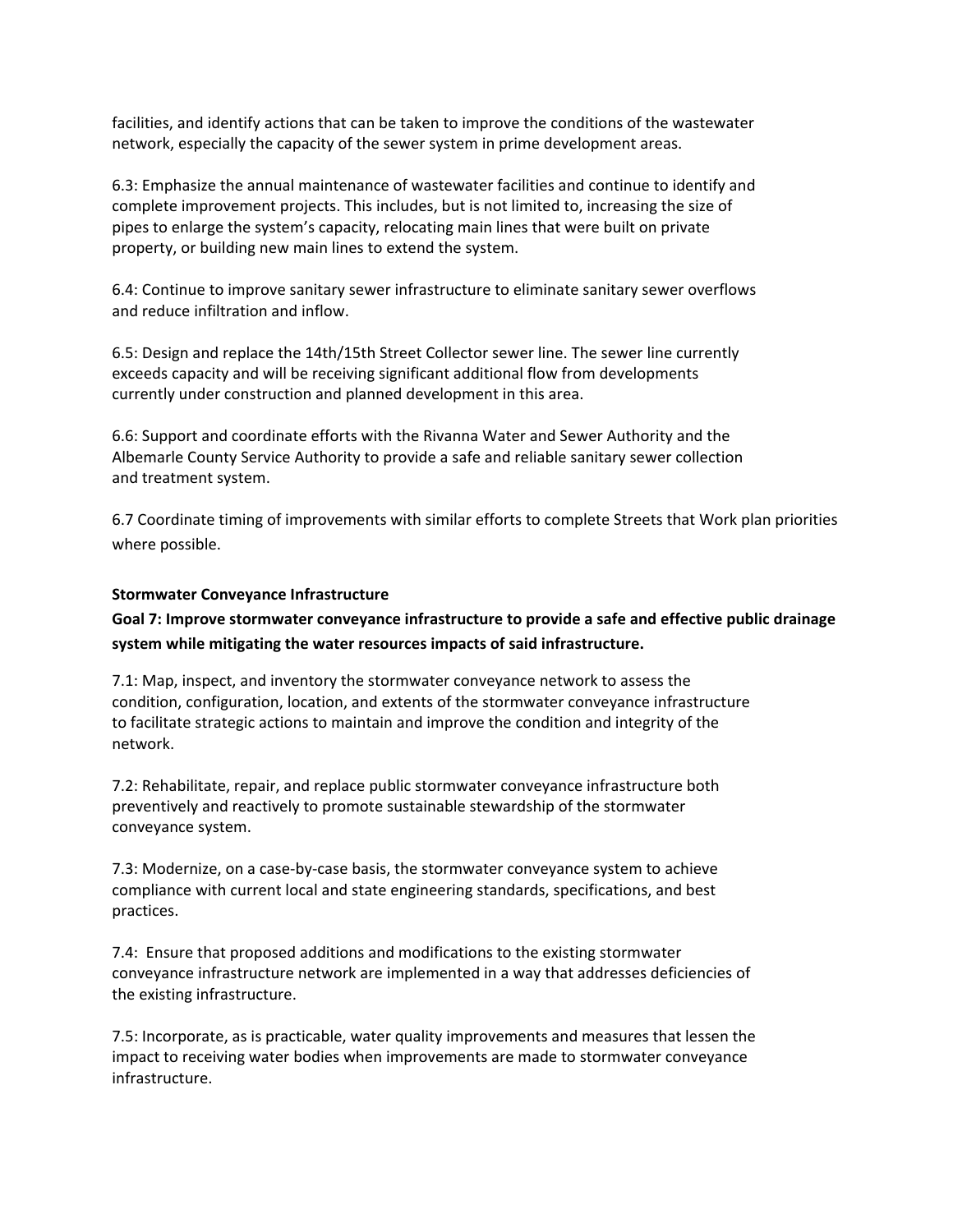7.6: Continue to advance the understanding of best policy and practice related to the City's public/private stormwater conveyance system with the goal of integrating public responsibility and private needs.

7.7: Coordinate timing of improvements with similar efforts to complete Streets that Work plan priorities where possible.

### **Gas Infrastructure**

**Goal 8: Maintain the existing gas system within City and County limits, expand the system to new development, and provide a safe and efficient service for the community.**

8.1: Map, inspect, and inventory the existing infrastructure, assess the condition of these facilities, and identify actions that can be taken to improve the conditions of the natural gas network.

8.2: Continue to promote public awareness regarding gas safety and reduce third party damages to the gas system.

8.3: Continue to expand the natural gas system within the designated growth areas to target the home improvement and new development markets, as well as existing homes that may not have natural gas service.

8.4: Coordinate timing of improvements with similar efforts to complete Streets that Work plan priorities where possible.

### **Parks and Recreation (Upgrades)**

**Goal 9: Upgrade existing park and recreation infrastructure to modern standards and address the value and uses of natural areas.**

9.1: Develop and apply as appropriate system-wide design standards.

9.2: Improve the overall aesthetics of park sites through signage, landscaping, parking lot and safety improvements that also include area lighting and trash receptacles in appropriate locations.

9.3: Create resource management plans to support and maintain natural areas and create a new core recreation service in environmental education to educate users on the value of these natural areas.\*

9.4: Update recreation amenities and refurbish existing restrooms and drinking fountains.

9.5: When possible, parks should provide a cross functional benefit for the City's environmental goals.

## **Parks and Recreation (Expansion) Goal 10: Expand current inventory of park facilities**

10.1: Examine the feasibility of creating a regional park authority in conjunction with City/County planning efforts.\*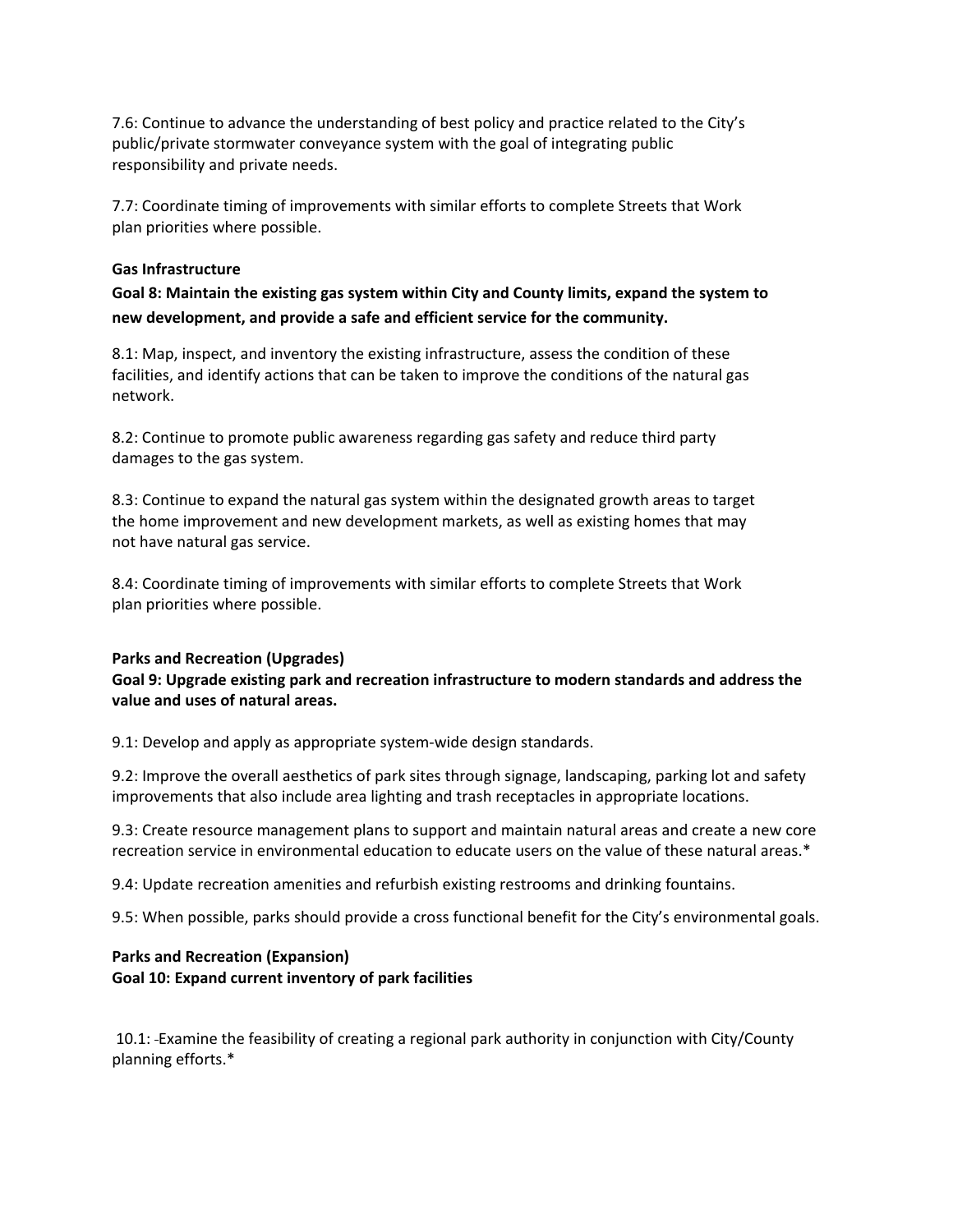10.2: Prioritize and encourage acquisition of natural areas, particularly along existing and proposed trails and near the Rivanna River, through developer contributions and fee simple purchase.

10.3: Encourage the acquisition of land that serves a cross functional purpose as parkland/public space and the development of green infrastructure and prioritize land acquisition.

10.4: Add additional rectangular fields to the parks and recreation network.\*

10.5: Add fenced, smaller, flexible athletic fields designed to accommodate multiple recreational uses.

# **Parks and Recreation (Use)**

### **Goal 11: Promote efficient use of all park properties and recreation facilities.**

11.1: Create a Parks and Recreation system wide Master Plan for the City, align current and future park master plans, and continue to evaluate and adjust programs to align all program lifecycles and establish new programs.

11.2: Enhance multimodal access to parks.\*

11.3: Incorporate best design practices for creating multiple, complimentary uses in urban scale parks while following best practices for the stewardship of the parks' historic resources.

### **Parks and Recreation (Best Practices)**

**Goal 12: Adopt customized park and recreation facility standards that support a livable community for the City and its partnering agencies, and perform consistent maintenance on all parks and recreation facilities.**

12.1: Implement facility standards that support the recreation needs of the community and region.

12.2: Continue to pursue partnerships to meet City and Departmental service delivery goals.

12.3: Establish maintenance standards and frequencies for all park facilities, trails and recreation facilities in the system.

12.4: Communicate park maintenance standards to users of parks and recreation facilities.

12.5: Continue to include more kinetic and/or creative play modules and equipment in city playgrounds.

### **Parks and Recreation (Trails)**

## **Goal 13: Connect the park system to the community through the development of trails and through the effective and appropriate design of park and recreation facilities.**

13.1: Fully implement the Bicycle and Pedestrian Master Plan that has been approved by City Council.

13.2: Encourage land and easement acquisition along trail corridors to ensure permanent use as trail and the ability to manage land as park space and a green infrastructure resource.

### **Park and recreation (Environment)**

**Goal 14: Develop trails that are sensitive to the community's environmental system and cultural and historic resources.**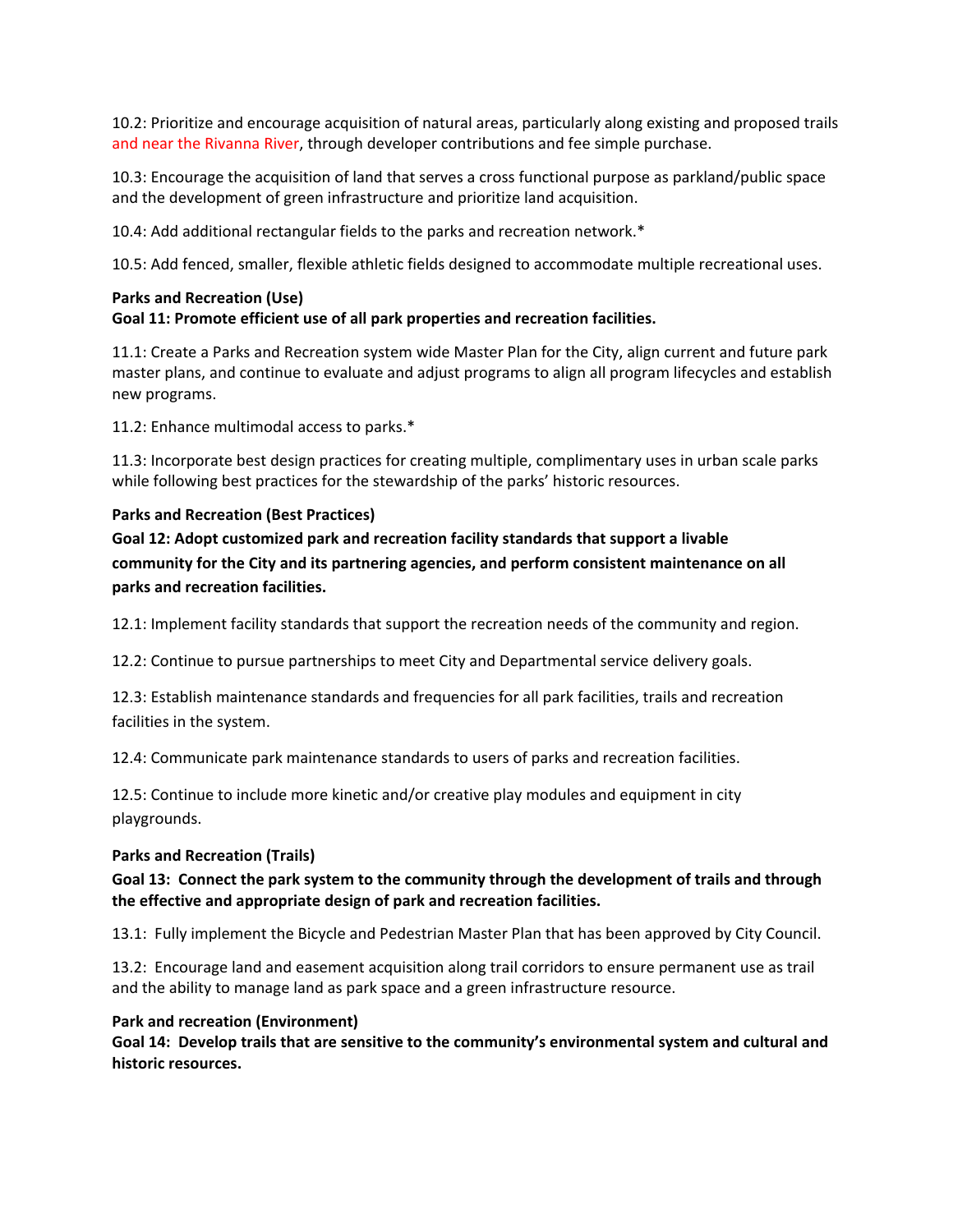14.1: Ensure that all new trails and trail improvements are designed within the context of surrounding natural systems and urban areas to maximize positive and minimize negative impacts on environmental systems and cultural and historic resources. Formalize guidelines for trail design, trail construction materials, trail maintenance and improvements.

14.2: Develop information materials and trail signage that highlight the characteristics of natural resources and cultural and historic areas located along trail systems in the City and within parks.

### **Parks and Recreation (Access)**

## **Goal 15: Create balance and accessibility for all types of parks and facilities across the City.**

15.1: Continue to utilize GIS mapping to examine the equity or disparities in place by park and facility types.

### **Parks and Recreation (Facilities and Programs)**

**Goal 16: Develop and implement cost recovery and program standards as they apply to core offerings, services and facilities.** 

16.1: Determine the true cost of services for programs and facilities (including parking), and create a cost recovery goal for each program.

16.2: Facilities should be designed to produce revenue to offset operating costs.

### **Educational Institutions**

## **Goal 17: Improve and maintain City public school facilities to continue providing an excellent education to City students.**

17.1: Complete all needed renovations, repairs, and improvements according to the Public Works Department's system of prioritization, and in close coordination with Charlottesville City Schools administration and School Board.

17.2: Maintain school properties in accordance with the Memorandum of Understanding developed in 2013.

17.3: Ensure that community planning addresses and responds to the impact of population growth on existing enrollment and services provided by schools, including the capacity and quality of spaces, buildings, and grounds.

17.4: Develop and implement a school buildings and grounds modernization program to continually redesign internal and external learning spaces that reflect best practices in education.

17.5: Employ innovative technology and green building practices for all eligible capital construction and renovation projects, and in routine maintenance program efforts.

17.6: Develop and maintain detailed inventories of all school facility elements, and develop condition indexes to guide maintenance, replacement and improvement investments. This practice should include both annual assessments of critical equipment conducted internally and periodic facility condition assessment conducted by third-party consultants.

### **Public Buildings (Government)**

**Goal 18: Develop and maintain state of the art meeting spaces in modern, safe, and accessible public facilities.**